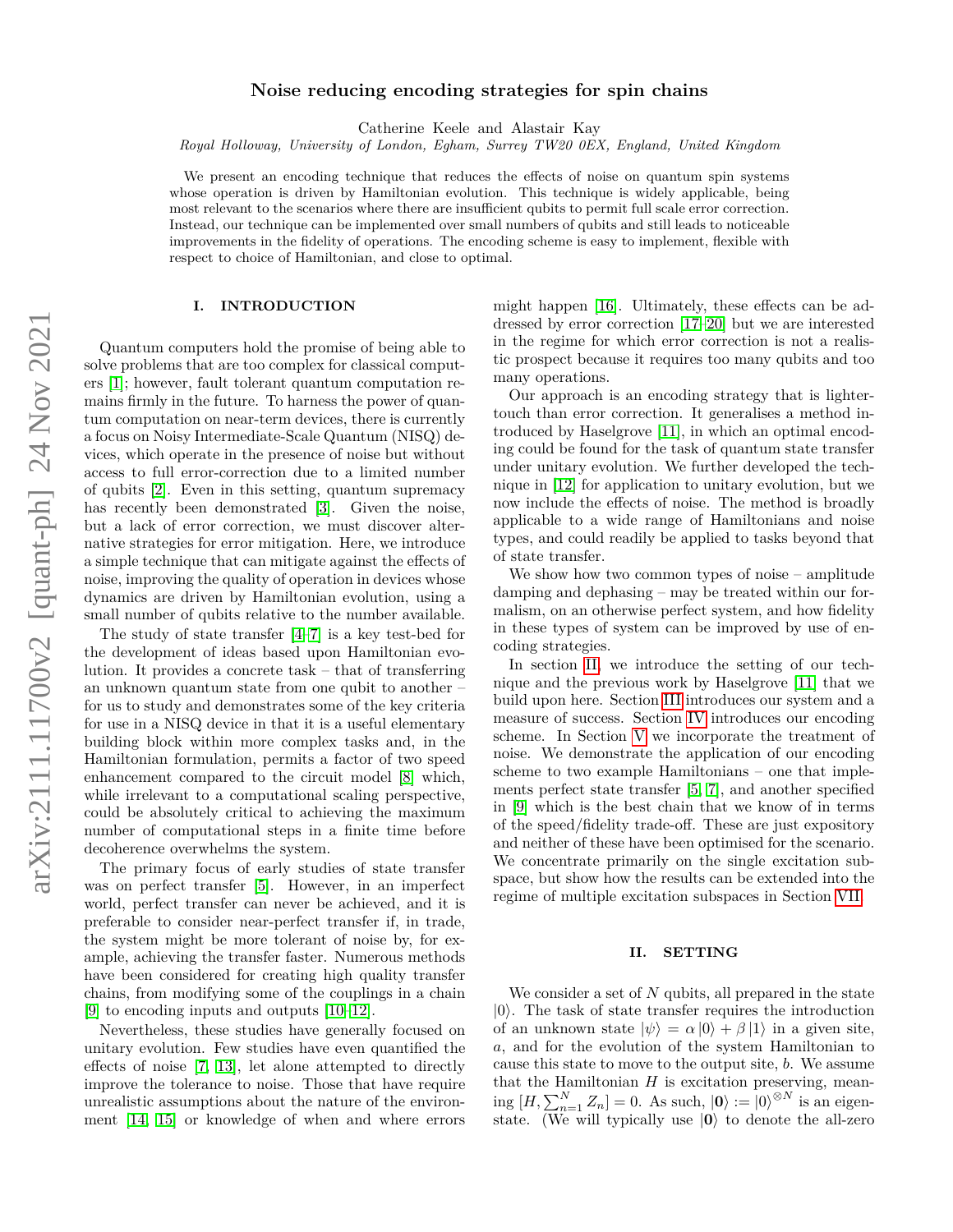state of any number of qubits, where the number should be clear from context.) Thus, the only evolution that we have to focus on is that of the single excitation subspace, which is spanned by a basis  $|\mathbf{n}\rangle = |0\rangle^{\otimes (n-1)} |1\rangle |0\rangle^{\otimes (N-n)}$ , within which the Hamiltonian is  $H_1$ . Without loss of generality, we take the input site to be labelled 1, and the output site *N*. Thus, perfect state transfer occurs in a system at time *t* if  $\left| e_{N,1}^{-iH_1t} \right|$  $= 1.$ 

We will mostly focus on the single-excitation subspace. This makes the task computationally tractable, but is also motivated by [\[12\]](#page-8-9), in which it was shown that, for unitary evolution, the single excitation subspace is the optimal for encoding in across a broad parameter range. These encodings were capable of out-performing error correcting codes of the same size.

#### **A. Encoding**

Instead of controlling a single site at input and output, we assume control of two (small) sets of sites  $\Lambda_{\text{in}}$  and  $\Lambda_{\text{out}}$ . We are able to prepare a single-excitation state  $|\psi\rangle$ on the sites  $\Lambda_{\rm in}$ ,

$$
|\Psi_{\rm in}\rangle = \alpha \,|\mathbf{0}\rangle + \beta \,|\psi\rangle
$$

and receive it on the sites  $\Lambda_{\text{out}}$ . In the context of unitary evolution, the challenge of finding the optimal encoding and decoding strategy for a fixed  $H_1$  and time  $t$ was solved by Haselgrove [\[11\]](#page-8-16). If

$$
P_{\text{in}} = \sum_{i \in \Lambda_{\text{in}}} | \mathbf{i} \rangle \langle \mathbf{i} | \,, \qquad P_{\text{out}} = \sum_{i \in \Lambda_{\text{out}}} | \mathbf{i} \rangle \langle \mathbf{i} |
$$

are the projectors onto the input and output regions, then  $P_{\text{in}} |\psi\rangle = |\psi\rangle$ . We proceed by evaluating the  $|\Lambda_{\text{out}}| \times |\Lambda_{\text{in}}|$ matrix

$$
\tilde{U}_t = P_{\text{out}} e^{-iH_1 t} P_{\text{in}}.
$$

If we select an input state  $|\psi\rangle$  to be a right singular vector of  $\tilde{U}_t$ , and  $|\phi\rangle$  to be the corresponding left-singular vector, then by encoding in  $|\psi\rangle$ , and waiting a time *t*, the arriving state on the decoding region is  $|\phi\rangle$  with a probability amplitude corresponding to the singular value. The maximum success probability is therefore just the square of the largest singular value of  $\tilde{U}_t$ .

We aim to generalise this encoding strategy to the context of noisy systems.

### <span id="page-1-0"></span>**III. VECTORISATION**

In order to treat noise in a straightforward manner, we make use of a 'vectorisation' procedure to the density matrix [\[21\]](#page-8-17) so that we have a density vector given as

$$
|\rho\rangle = \sum_{ij} \langle i | \rho | j \rangle | i j \rangle.
$$

The advantage of this is that it converts noise superoperators into linear operators. As an example, for  $|\Psi_{\text{in}}\rangle = \alpha |\mathbf{0}\rangle + \beta |\mathbf{1}\rangle$ , the density matrix is  $\rho = |\Psi_{\text{in}}\rangle \langle \Psi_{\text{in}}|$ , and the density vector is

$$
\begin{aligned} |\rho\rangle &= |\alpha|^2 \left|00\right\rangle + \alpha^* \beta \left|10\right\rangle + \alpha \beta^* \left|01\right\rangle + |\beta|^2 \left|11\right\rangle \\ &= |\Psi_{\rm in} \Psi_{\rm in}^* \rangle \, . \end{aligned}
$$

We need to know how operators on the density matrix *ρ* manifest within this formalism.

<span id="page-1-1"></span>**Lemma 1.** Let *A* and *B* be two linear operators that act on a density matrix *ρ*. The vectorised form of *AρB* is

$$
|A\rho B\rangle = A \otimes B^T |\rho\rangle.
$$

*Proof.* Applying the definition for vectorisation, we have

$$
|A\rho B\rangle = \sum_{kl} \langle k|A\rho B|l\rangle |k,l\rangle
$$

Using the completeness relation yields

$$
|A\rho B\rangle = \sum_{ijkl} \langle k| A |i \rangle \langle i| \rho |j \rangle \langle j| B |l \rangle |k, l \rangle
$$
  
= 
$$
\sum_{ijkl} |k, l \rangle \langle k| A |i \rangle \langle l| B^{T} |j \rangle \langle i| \rho |j \rangle
$$
  
= 
$$
\left( \sum_{kl} |k, l \rangle \langle k, l| A \otimes B^{T} \right) \sum_{ij} \langle i| \rho |j \rangle |i, j \rangle.
$$
  
= 
$$
A \otimes B^{T} | \rho \rangle.
$$

As our system can be divided into subspaces, we use the notation  $|\rho_{00}\rangle$ ,  $|\rho_{01}\rangle$ ,  $|\rho_{10}\rangle$ ,  $|\rho_{11}\rangle$  to indicate the component of  $|\rho\rangle$  on a given subspace. The 00 subspace is a single element,  $|00\rangle$ , while the 11 subspace is spanned by basis states |**ij**i. The 01 and 10 subspaces are the coherences between these two, and are spanned by  $|\mathbf{0i}\rangle$  and  $|i0\rangle$  respectively.

#### **A. Noisy Evolution**

We describe noise using the Lindblad master equation

$$
\frac{d\rho}{dt} = -i[H, \rho] + \sum_{n=1}^{N} (L_n \rho L_n^{\dagger} - \frac{1}{2} L_n^{\dagger} L_n \rho - \frac{1}{2} \rho L_n^{\dagger} L_n),
$$

where the  ${L_n}$  specify the noise. Under our vectorisation technique, we write

$$
\mathcal{Q} = \mathcal{H} + \sum_{n} L_n \otimes L_n^* - \frac{1}{2} L_n^{\dagger} L_n \otimes \mathbb{1} - \frac{1}{2} \mathbb{1} \otimes (L_n^{\dagger} L_n)^*
$$

where  $\mathcal{H} = -iH \otimes \mathbb{1} + i\mathbb{1} \otimes H^T$ . The Lindblad equation then becomes

$$
\frac{d\left\vert \rho\right\rangle }{dt}=\mathbf{Q}\left\vert \rho\right\rangle ,
$$

such that the evolution is given by

$$
|\rho(t)\rangle = e^{\mathbf{Q}t} |\rho(0)\rangle.
$$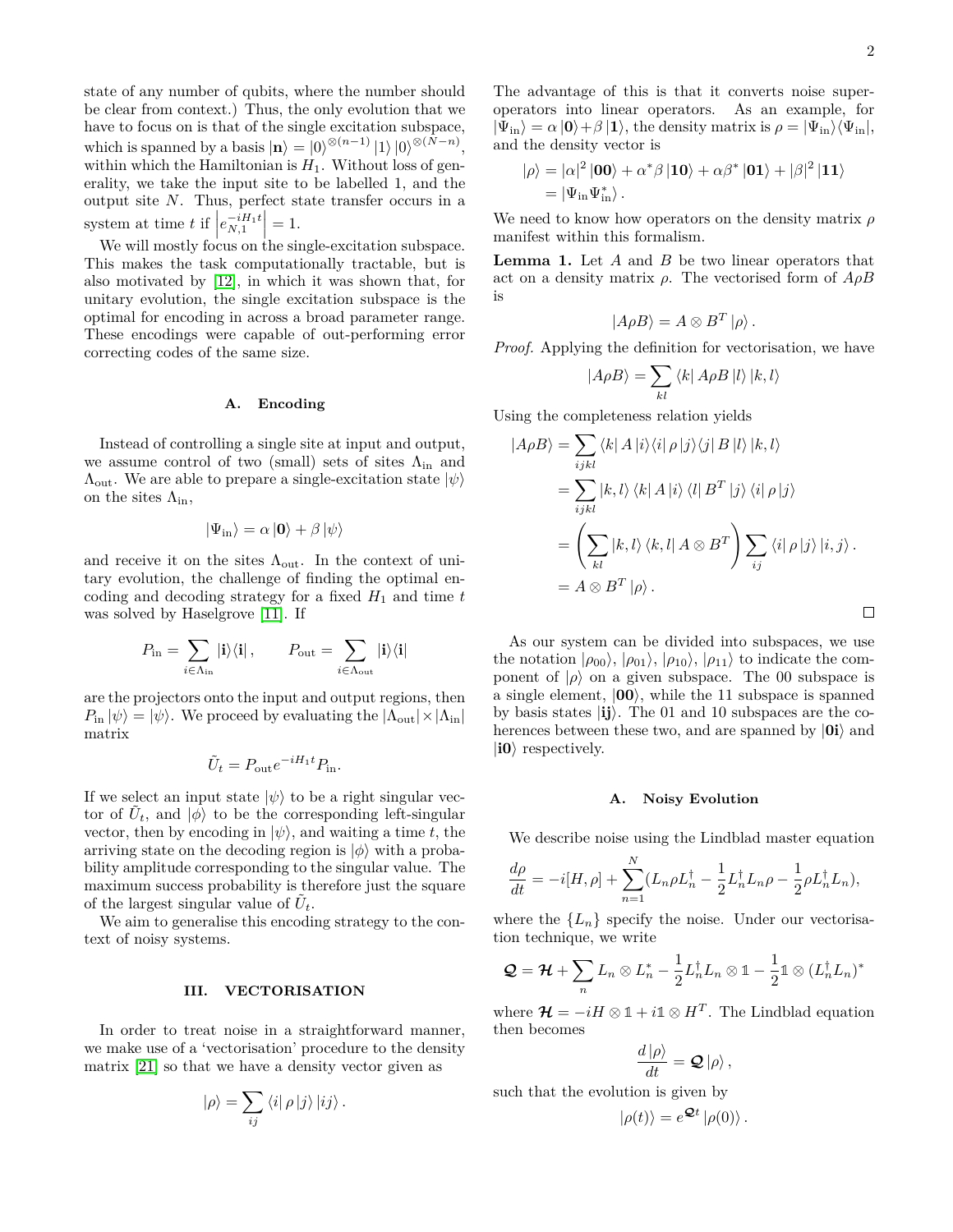#### **B. Trace**

We will also need to take the partial trace over a set of sites  $\Lambda$ , leaving just the set of qubits  $\Lambda$  remaining. We define

$$
T_{\Lambda}|\rho\rangle = |\text{Tr}_{\bar{\Lambda}}(\rho)\rangle.
$$

This is also a linear operator – if  $\{|u_i\rangle\}$  is an orthonormal basis over the qubits  $\Lambda$ ,

$$
\mathrm{Tr}_{\bar{\Lambda}}(\rho)=\sum_i (\mathbb{1}_{\Lambda}\otimes \langle u_i|)\rho(\mathbb{1}_{\Lambda}\otimes |u_i\rangle)
$$

such that, by Lemma [1,](#page-1-1)

$$
T_{\Lambda} = \sum_{i} (\mathbb{1}_{\Lambda} \otimes \langle u_i |) \otimes (\mathbb{1}_{\Lambda} \otimes \langle u_i^* |).
$$

Typically, one picks the standard basis for performing the trace, in which case  $|u_i^*\rangle = |u_i\rangle$ .

### <span id="page-2-1"></span>**C. Quality of Transfer**

If our aim is to successfully transfer a state from one location to another, we must introduce a measure of success. For Hamiltonian evolution, the measure of success is the transfer fidelity [\[5\]](#page-8-6), whose derivation we reproduce here, using the vectorised notation, before later (Sections [IV](#page-2-0) and [V\)](#page-3-0) expanding it to include the noisy evolution and encoding/decoding.

The density matrix after evolution is given as

$$
|\rho'\rangle = U_t \otimes U_t^* |\rho\rangle ,
$$

where  $U_t = e^{-iHt}$ . The fidelity of state transfer is given by

$$
F = (\alpha^* \langle 0 | + \beta^* \langle 1 |) \otimes (\alpha \langle 0 | + \beta \langle 1 |) T_N | \rho' \rangle
$$

for a specific input state  $\alpha |0\rangle + \beta |1\rangle$ . However, to truly judge the efficacy of the protocol, one should average over all possible input states, by identifying  $\alpha = \cos \frac{\theta}{2}$  and  $\beta = \sin \frac{\theta}{2}$  such that the average fidelity of state transfer is

$$
\overline{F} = \frac{1}{4\pi} \int_0^{2\pi} \int_0^{\pi} F \sin\theta d\theta d\phi,
$$

$$
= \frac{1}{6} \left( 3 + 2\sqrt{F_{ex}} + F_{ex} \right)
$$

where, for an excitation preserving Hamiltonian,

$$
F_{\text{ex}} = \langle 11 | T_N e^{\mathcal{H}_1 t} | 11 \rangle = | \langle \mathbf{N} | e^{-i H_1 t} | 1 \rangle |^2
$$

and  $\mathcal{H}_1 = -iH_1 \otimes \mathbb{1} + i\mathbb{1} \otimes H_1^T$ . Although we want our transfer fidelity to be as high as possible, we note that there is a natural threshold of  $\frac{2}{3}$  [\[4\]](#page-8-3), which is the fidelity achieved by classically transferring a quantum state, that we need to beat.

## <span id="page-2-0"></span>**IV. ENCODING STRATEGY**

We now introduce our encoding scheme, where the initial state is encoded over the 0 and 1 excitation subspaces of a set of qubits  $\Lambda_{\rm in}$ . Our aim is to find the ideal choice of state  $|\psi\rangle$  for the initial encoding of  $|\Psi_{\text{in}}\rangle = \alpha |\mathbf{0}\rangle + \beta |\psi\rangle$ , and a decoding unitary *U* acting on the decoding region  $Λ$ <sub>out</sub> such that the state  $α |0\rangle + β |1\rangle$  is reproduced on a single site with the maximum fidelity. We are assuming here that *U* is performing the decoding onto a single qubit in the decoding region. In [\[12\]](#page-8-9) we took a different approach of encoding onto a separate ancilla qubit. However, our motivation here is that we will be encoding over as many qubits as we can, so that precludes the possibility of making additional qubits interact [\[22\]](#page-8-18).

The initial state evolves through time according to

$$
|\rho'\rangle = e^{\mathcal{Q}t} (\alpha |0\rangle + \beta | \psi \rangle) (\alpha^* |0\rangle + \beta^* | \psi^* \rangle),
$$

which we will then decode. Upon decoding, we trace out all other qubits because they are irrelevant. Hence, the transfer fidelity is

$$
F = (\alpha^*\bra{0} + \beta^*\bra{1^*}) (\alpha\bra{0} + \beta\bra{1}) T_N U \otimes U^* T_{\Lambda_{\rm out}} \ket{\rho'}
$$

Let  $\mathcal{R} = T_N U \otimes U^* T_{\Lambda_{\text{out}}} e^{\mathcal{Q}t}$ . As in Sec. [III C,](#page-2-1) we average over all possible input states (parameters  $\alpha$ ,  $\beta$ ) to give

$$
\overline{F} = \frac{1}{6} \left( 2 \langle 00| \mathbf{\mathcal{R}} |00 \rangle + 2 \langle 11| \mathbf{\mathcal{R}} | \psi \psi^* \rangle + \right. \\ \left. + \langle 00| \mathbf{\mathcal{R}} | \psi \psi^* \rangle + \langle 11| \mathbf{\mathcal{R}} |00 \rangle + \right. \\ \left. + \langle 01| \mathbf{\mathcal{R}} |0\psi^* \rangle + \langle 10| \mathbf{\mathcal{R}} | \psi 0 \rangle \right).
$$

Since  $\mathcal{R} |\psi \psi^* \rangle$  describes a one-qubit density matrix, which has trace 1, we have that  $\langle 00| \mathcal{R} |\psi \psi^* \rangle$  +  $\langle 11 | \mathcal{R} | \psi \psi^* \rangle = 1$ . We make one further assumption about the noise model – that it's excitation nonincreasing. This means that  $e^{\mathcal{Q}t}$   $|00\rangle = |00\rangle$ . From this, we infer the decoding unitary should map

<span id="page-2-2"></span>
$$
U\ket{\mathbf{0}}_{\Lambda_{\text{out}}}=\ket{\mathbf{0}}_{\Lambda_{\text{out}}}.
$$

Consequently,  $\langle 00| \mathcal{R} | 00 \rangle = 1$  and  $\langle 11| \mathcal{R} | 00 \rangle = 0$ . Hence, under this assumption,

$$
\overline{F} = \frac{1}{6} \left( 3 + \langle 11 | \mathcal{R} | \psi \psi^* \rangle + \right. \\ \left. + \langle 01 | \mathcal{R} | 0 \psi^* \rangle + \langle 10 | \mathcal{R} | \psi 0 \rangle \right). \tag{1}
$$

We remain free to choose  $|\psi\rangle$  and the action of *U* on the single-excitation subspace, to maximise  $\overline{F}$ . We start by considering the components  $\langle 10|\mathcal{R} |\psi 0\rangle$  and  $\langle 11|\mathcal{R} |\psi psi^* \rangle$ separately.

We start with  $\langle 11 | \mathcal{R} | \psi \psi^* \rangle$ . How are we to pick U? Note that if there is an excitation on the decoding region, that can only result from an excitation in the input (as the noise cannot introduce excitations). As such, we definitely want to provide a  $|1\rangle$  state on the output if possible. Consequently, we impose that

$$
U\left|\mathbf{n}\right\rangle =\left|N,\phi_{n}\right\rangle ,\forall n\in\Lambda_{\text{out}},
$$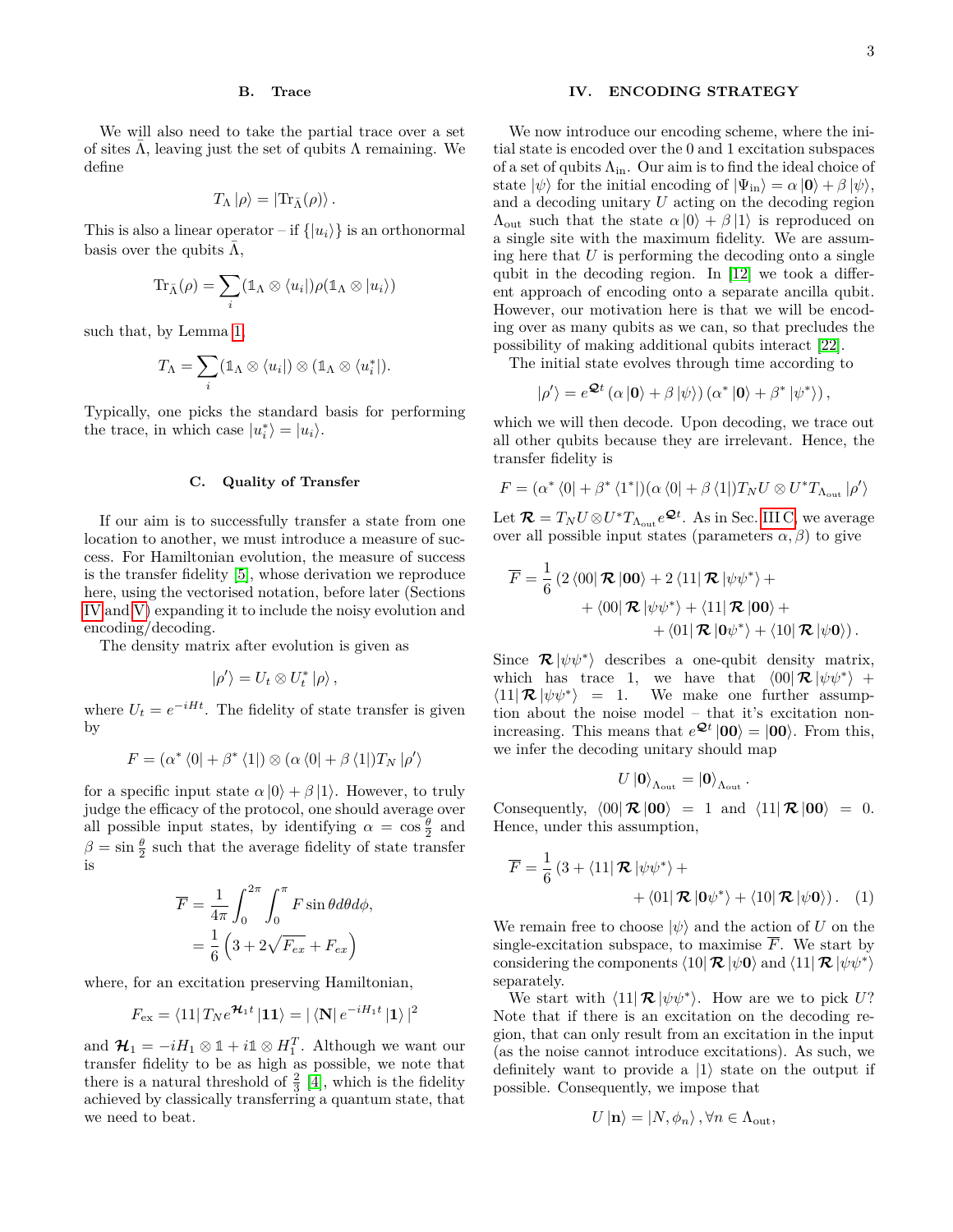i.e. a single excitation on the output spin, and some arbitrary state over the other qubits of the decoding region, subject to the  $\{|\phi_n\rangle\}$  forming an orthonormal basis over  $\Lambda_{\text{out}\setminus N}$ .

If we explicitly write out the state after evolution, the only terms remaining in the (1*,* 1) subspace are

$$
e^{\mathcal{Q}t} \left| \psi \psi^* \right> \rightarrow \sum_{n,m=1}^N \gamma_{nm} \left| \mathbf{nm} \right>.
$$

Thus,

$$
\langle 11|\mathcal{R}|\psi\psi^*\rangle = \langle 11|\,T_N U \otimes U^* \sum_{n,m \in \Lambda_{\text{out}}} \gamma_{nm}|\mathbf{nm}\rangle
$$

$$
= \langle 11|\,T_N \sum_{n,m \in \Lambda_{\text{out}}} \gamma_{nm} |N,\phi_n\rangle \,|N,\phi_m^*\rangle \,.
$$

Using the orthonormal basis  $\{|\phi_n\rangle\}$  for the trace  $T_N$ leaves

$$
\langle 11|\,\mathcal{R}\,|\psi\psi^*\rangle = \sum_{n\in\Lambda_{\text{out}}}\gamma_{nn}.
$$

This allows us to see that our choice of *U* is irrelevant (beyond our earlier very natural assumptions), for the  $\langle 11 | \mathcal{R} | \psi \psi^* \rangle$  component. We need now only to find the input state  $|\psi\rangle$  to maximise  $\sum \gamma_{nn}$ .

Let

$$
R = \sum_{i,j \in \Lambda_{\text{in}}} \sum_{m \in \Lambda_{\text{out}}} |j\rangle \langle i| \langle \mathbf{mm} | e^{\mathcal{Q}t} | \mathbf{ij} \rangle
$$

such that  $\langle 11 | \mathcal{R} | \psi \psi^* \rangle = \sum \gamma_{nn} = \langle \psi | R | \psi \rangle$ . It follows that we are able to maximise the  $\langle 11 | \mathcal{R} | \psi \psi^* \rangle$  component by selecting  $|\psi\rangle$  to be the eigenvector of *R* with the maximum eigenvalue.

We now continue on, to understand how to independently maximise the other component in Eq. [\(1\)](#page-2-2). It is sufficient to maximise only  $\langle 10 | \mathcal{R} | \psi \mathbf{0} \rangle$  as this can always be made real by incorporating a phase on *U*, such that  $\langle 10 | \mathcal{R} | \psi \mathbf{0} \rangle = \langle 01 | \mathcal{R} | 0 \psi^* \rangle$ , and both are real.

For an excitation non-increasing  $Q$ , after evolution we can parameterise the term

$$
e^{\mathcal{Q}t} \left| \psi \mathbf{0} \right\rangle = \gamma_{00} \left| \mathbf{00} \right\rangle + \sum_{n=1}^{N} \gamma_{n0} \left| \mathbf{n0} \right\rangle.
$$

One can readily calculate

$$
U \otimes U^* T_{\Lambda_{\text{out}}} e^{\mathcal{Q}t} |\psi \mathbf{0}\rangle =
$$
  
 
$$
\gamma_{00} |\mathbf{00}\rangle + \sum_{n \in \Lambda_{\text{out}}} \gamma_{n0} |N, \phi_n\rangle |\mathbf{0}\rangle. \quad (2)
$$

The application of the final trace yields

$$
\mathcal{R} |\psi \mathbf{0}\rangle = \gamma_{00} |00\rangle + \sum_{n \in \Lambda_{\text{out}}} \gamma_{n0} \langle \mathbf{0} |\phi_n \rangle |10\rangle. \quad (3)
$$

The required overlap

$$
\left\langle 10 \right| \mathcal{R} \left| \psi \mathbf{0} \right\rangle = \sum_{n \in \Lambda_{\text{out}}} \gamma_{n0} \left\langle 0 \right| \phi_n \right\rangle = \sum_{n \in \Lambda_{\text{out}}} \gamma_{n0} \left\langle \mathbf{N} \right| U \left| \mathbf{n} \right\rangle
$$

is maximised by setting  $U^{\dagger} | \mathbf{N} \rangle$  parallel to  $\sum_{n} \gamma_{n0} | \mathbf{n} \rangle$ . One component of each of these states is fixed,

$$
\langle \mathbf{0} | \phi_n \rangle = \frac{\gamma_n^*}{\sqrt{\sum_{m \in \Lambda} |\gamma_m|^2}}
$$

and leaves them otherwise free. This yields an optimal value of the component

$$
\left\langle 10\right| \mathcal{R} \left| \psi \mathbf{0} \right\rangle = \sqrt{\sum_{m \in \Lambda} |\gamma_m|^2},
$$

which can alternatively be expressed as

$$
\left\| \left(P_{\text{out}}\otimes \langle \mathbf{0}\right| \right) e^{\mathbf{Q}t} \left( |\psi\rangle \otimes |\mathbf{0}\rangle \right) \right\|.
$$

In the case of unitary evolution, this recovers the result of Haselgrove [\[11\]](#page-8-16). Therefore our encoding  $|\psi\rangle$  will be the eigenvector corresponding to the largest right singular vector of

<span id="page-3-1"></span>
$$
S = (P_{\text{out}} \otimes \langle \mathbf{0} |) e^{\mathbf{Q}t} (P_{\text{in}} \otimes | \mathbf{0} \rangle). \tag{4}
$$

Instead of finding the maximum right singular vector of *S*, we can alternatively find the maximum eigenvector of  $S^{\dagger}S.$ 

Note that, in optimising the two components separately, the conditions on the choice of *U* are mutually compatible, it is only the choice of encoding  $|\psi\rangle$  that could potentially differ. The overall expression for the fidelity is thus

<span id="page-3-2"></span>
$$
\bar{F} = \frac{1}{2} + \frac{1}{3} \sqrt{\langle \psi | S^{\dagger} S | \psi \rangle} + \frac{1}{6} \langle \psi | R | \psi \rangle.
$$
 (5)

An exactly optimal choice of  $|\psi\rangle$  in all circumstances is non-trivial, but we will see in Sec. [V](#page-3-0) that there are instances where this can be solved exactly. Furthermore, an extremely good approximation can be made in many reasonable cases. Equally, our intended operating regime for these encodings is with small sizes of encoding/decoding region, for which exact optimisation is possible.

### <span id="page-3-0"></span>**V. SPECIAL CASES**

We will now study some special cases in which we can find the optimal  $|\psi\rangle$  and hence evaluate  $\bar{F}$ .

#### **A. Unitary Evolution**

We now derive the optimal encoding strategy in the noise-free case, which coincides exactly with Haselgrove's strategy [\[11\]](#page-8-16). We consider, first, the *R* term.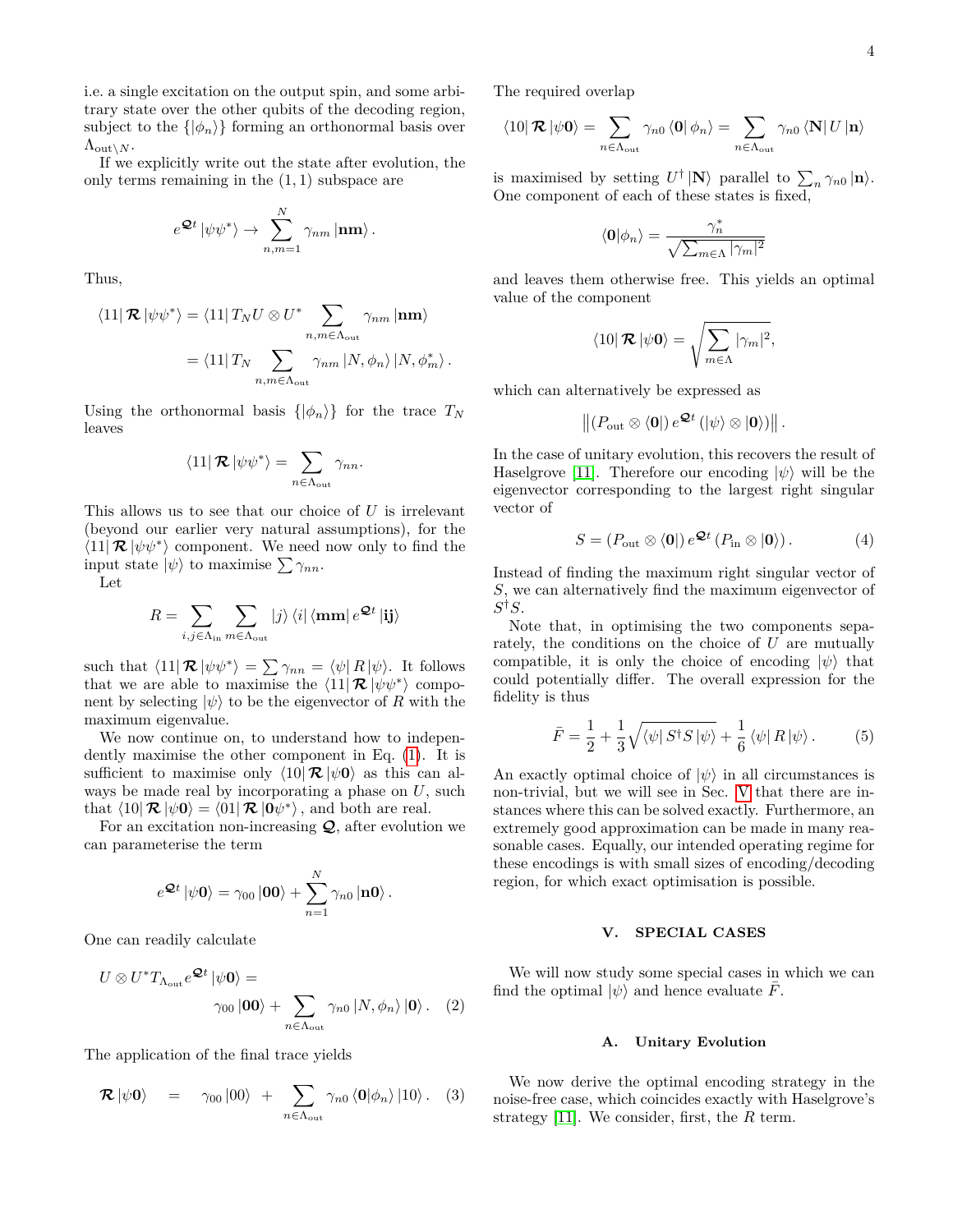$$
R = \sum |j\rangle \langle i| \langle \mathbf{mm} | e^{(-iH_1 \otimes \mathbb{1} + i\mathbb{1} \otimes H_1^T)t} | \mathbf{i}, \mathbf{j} \rangle. \qquad (6)
$$

We can rearrange this to get

$$
R = \sum_{i,j,m} |j\rangle \langle i| \langle j| e^{iH_1t} | \mathbf{m} \rangle \langle \mathbf{m} | e^{-iH_1t} | i \rangle
$$
  
= 
$$
\sum_{i,j} |j\rangle \langle i| \langle j| e^{iH_1t} P_{\text{out}} e^{-iH_1t} | i \rangle
$$
  
= 
$$
S^{\dagger} S.
$$

In this case, the *R* term does not further constrain our choice of  $|\psi\rangle$ , and we are free to pick it to optimise the *S* term via Eq. [\(4\)](#page-3-1), thereby reproducing the strategy of Haselgrove.

#### **B. Large Decoding Region**

Consider the case where  $\Lambda_{\text{out}}$  comprises every qubit in the system. This is clearly not a realistic scenario, but is nevertheless interesting. We restrict the noise model to being excitation preserving, with the maximally mixed state (of each excitation subspace) being the fixed points of the map. One such example is dephasing noise. The state

$$
\sum_{m=1}^{N}|\mathbf{mm}\rangle
$$

is an eigenstate of  $\mathcal Q$  because it's the maximally mixed state, and thus the fixed point of the map. Hence,  $R = 1$ . Again, the choice of  $|\psi\rangle$  is irrelevant to this term, and we need only consider the term arising from *S*.

#### <span id="page-4-0"></span>**C. Amplitude Damping Noise**

One important type of noise that we can treat within this formalism is amplitude damping noise. This describes the relaxation of a system as it loses energy to the environment. The Lindblad operators are  $L_i$  =  $\sqrt{\frac{\Gamma_x}{2}}(X_i + iY_i)$ , where  $\Gamma_x = \frac{1}{T_1}$  is a measure of the strength of the noise,  $T_1$  being the longitudinal paramagnetic relaxation time [\[23\]](#page-8-19).

Due to the structure of the amplitude damping noise Q*A*, we can find analytical solutions for evolution constrained within the zero and single excitation subspaces by considering the evolution of each subspace of the density vector separately. We first look at evolution of the  $|11\rangle$  subspace which is given by

$$
\frac{d |\rho_{11}\rangle}{dt} = \left(-2\Gamma_x \mathbb{1} + \mathcal{H}_1\right) |\rho_{11}\rangle.
$$

This has a direct solution

$$
|\rho_{11}(t)\rangle = e^{-2\Gamma_x t} e^{\mathcal{H}_1 t} |\rho_{11}(0)\rangle
$$

Applying the same logic to the other subspaces of  $|\rho\rangle$ tells us that the components evolve as

$$
|\rho_{00}\rangle \to |\rho_{00}\rangle \,,\tag{7}
$$

$$
|\rho_{01}\rangle \to e^{-\Gamma_x t} e^{iH_1 t} |\rho_{01}\rangle , \qquad (8)
$$

$$
|\rho_{10}\rangle \to e^{-\Gamma_x t} e^{-iH_1 t} |\rho_{10}\rangle , \qquad (9)
$$

$$
|\rho_{11}\rangle \rightarrow e^{-2\Gamma_x t} e^{\mathcal{H}_1 t} |\rho_{11}\rangle + (1 - e^{-2\Gamma_x t}) |\rho_{00}\rangle. \tag{10}
$$

This result gives us an exact solution for the evolution of the density vector when subject to amplitude damping noise and shows that the effect of this noise is just to add the deterioration term  $\Gamma_x$ . We can see instantly that solutions can be taken directly from the noise-free case and our only opportunity to minimise noise is to make transfer as fast as possible.

In this instance, we have that  $S = e^{-\Gamma_x t} S_0$ , where  $S_0$ was the *S* matrix in the absence of noise. Similarly,

$$
R = e^{-2\Gamma_x t} \sum |j\rangle \langle i| \langle \mathbf{mm} | e^{\mathcal{H}_1 t} | \mathbf{ij} \rangle
$$
  
=  $e^{-2\Gamma_x t} \sum_{i,j} |j\rangle \langle i| \langle \mathbf{j} | e^{iH_1 t} P_{\text{out}} e^{-iH_1 t} | \mathbf{i} \rangle$   
=  $S^{\dagger} S$ .

Again, *R* does not affect the choice of  $|\psi\rangle$ . Hence, the strength of the noise does not affect the choice of  $|\psi\rangle$ , so one can find the optimal encoding in the noiseless case (i.e. utilising Haselgrove's technique), and this is the optimal encoding for all noise strengths, just with reduced fidelity

$$
\bar{F}_{\Gamma_x} = \frac{1}{3} + \frac{1}{6} \left( 1 + e^{-\Gamma_x t} \left( \sqrt{6\bar{F}_0 - 2} - 1 \right) \right)^2.
$$

That said, when considering optimising over time as well, adding noise will tend to bring the optimal time (marginally) earlier.

In Fig. [1,](#page-5-0) we plot the effects of amplitude damping noise (having optimised for time) for two different Hamiltonians. It is noteworthy that by the time we use an encoding/decoding region of size 7, the transfer fidelity has been significantly enhanced, and there is essentially no difference between the performance of the two Hamiltonians.

### **D. Optimising over Components**

We have now seen a number of cases in which *R* does not influence the optimal choice of  $|\psi\rangle$ , which is just selected to be the maximum eigenvector of  $S^{\dagger}S$  as  $R \propto \mathbb{1}$ of *S* †*S*. In the case of general noise, we do not expect this to always hold, but we anticipate that *R* will hold less relevance, and the *S* term will dominate. This motivates our simplifying assumption that  $|\psi\rangle$  will be close to being an eigenvector of *S* †*S*. In which case, we can approximate

<span id="page-4-1"></span>
$$
\overline{F} \approx \frac{1}{2} + \frac{1}{6} \left\langle \psi \right| 2\sqrt{S^{\dagger}S} + R \left| \psi \right\rangle. \tag{11}
$$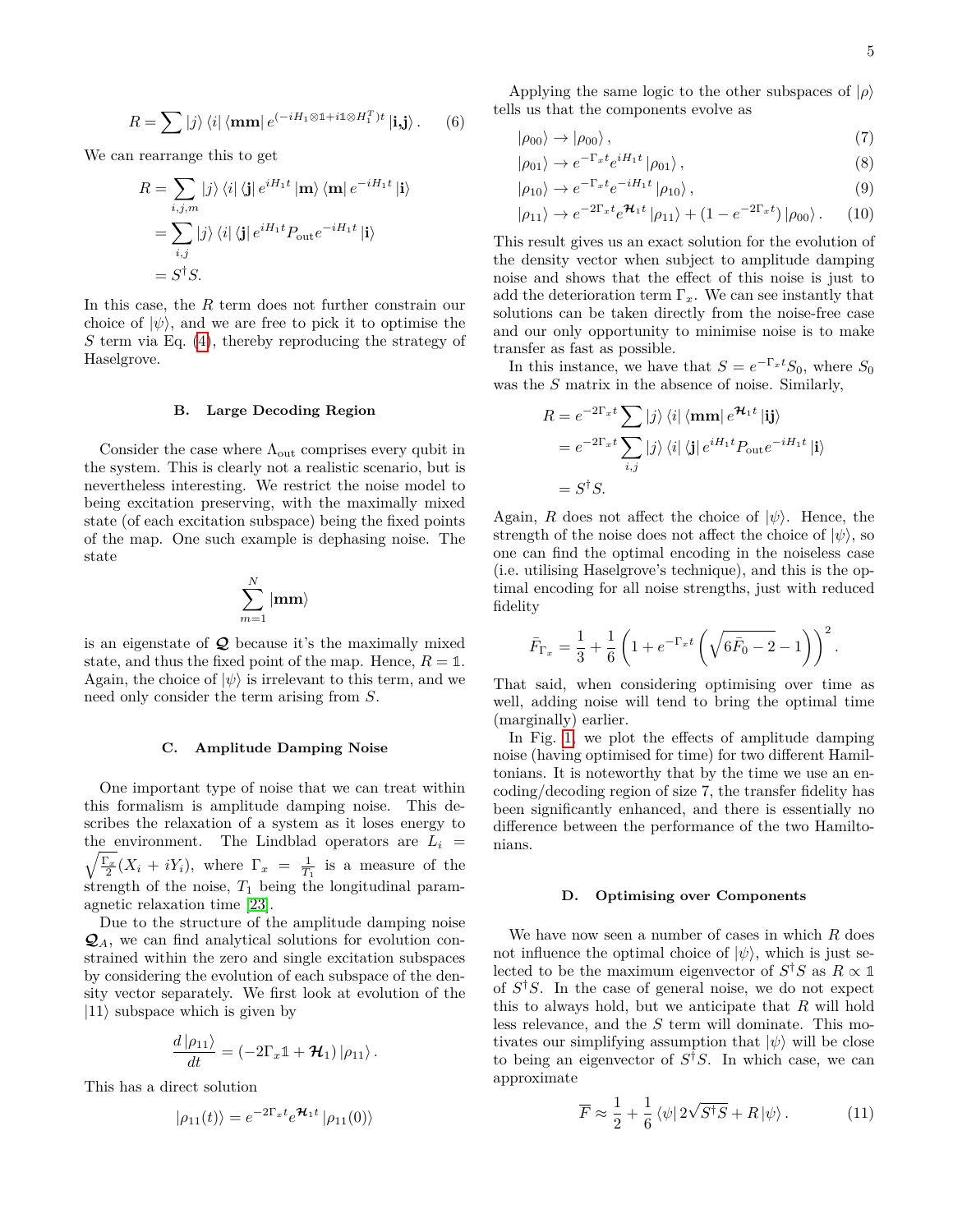

<span id="page-5-0"></span>Figure 1. Performance of different Hamiltonians in the presence of amplitude damping noise, chain length 35, combatted with encoding of differing sizes.



<span id="page-5-1"></span>Figure 2. Comparison of upper and lower bound for average fidelity for a uniformly coupled chain of  $N = 35$  and dephasing strength of  $\Gamma_z = 0.3$ .

Thus,  $|\psi\rangle$  is just the maximum eigenvector of

$$
2\sqrt{S^{\dagger}S} + R.
$$

Using the  $|\psi\rangle$  in this way must represent a lower bound on the achievable fidelity. In contrast, the independent optimisation of the *R* and *S* terms yields an upper bound to this value. In Fig. [2,](#page-5-1) we take the case of dephasing noise  $(L_i = \sqrt{\frac{\Gamma_z}{2}} Z_i)$ , which is not expected to have  $R \propto \mathbb{1}$ . For the maximum possible opportunity to see a discrepancy between the upper and lower bounds, we push the dephasing so strong as to render the transfer fidelities unusable. Even at this extreme, we see that the upper and lower bounds coincide, and thus anticipate that they will do so at all intermediate regimes. We thus expect this method to be essentially optimal across all relevant parameters.

#### **VI. EXAMPLES**

For the sake of concrete examples, we choose to perform transfer along the length of a chain coupled via a Hamiltonian

$$
H = \frac{1}{2} \sum_{n=1}^{N-1} J_n(X_n X_{n+1} + Y_n Y_{n+1}) - \frac{1}{2} \sum_{n=1}^{N} B_n Z_n.
$$

We impose that  $J_i \leq 1$  for all *i* in order to facilitate a fair comparison. There are a wide variety of different coupling strengths that one could consider. We have not made a detailed study of performance of the many different options. However, the  $e^{-\Gamma_x t}$  factor that arises in amplitude damping noise strongly suggests that we must find solutions that are as fast as possible. We therefore consider three cases – the perfect state transfer chain [\[5\]](#page-8-6), since it is the fastest such case [\[8,](#page-8-5) [24\]](#page-8-20); the uniformly coupled chain [\[4\]](#page-8-3), and a tweaked version that is optimised for end-to-end transfer with high fidelity [\[9\]](#page-8-7).

We consider two noise models, amplitude damping, as introduced in Sec. [V C,](#page-4-0) and dephasing noise. For dephasing noise, the Lindblad operators are  $L_i = \sqrt{\Gamma_z/2}Z_i$ , where  $\Gamma_z$  is a measure of the strength of dephasing noise and  $\Gamma_z = \frac{1}{T_2}$ , where  $T_2$  is the transverse paramagnetic relaxation time.

The results for the uniformly coupled chain are plotted in Fig. [3,](#page-6-1) comparing the effects of dephasing and amplitude damping noise. These plots, and indeed all others for different Hamiltonians, consist of contours of constant fidelity that are straight lines. This is because the dominant noise term is of the form  $e^{-(\Gamma_x + \Gamma_z)t}$  on a single excitation – we already saw in Sec.  $VC$  that this is the only contribution from amplitude damping. For dephasing noise, note that the noise terms are of the form

$$
\mathcal{Q}-\mathcal{H}=\frac{\Gamma_z}{2}\sum_n Z_n\otimes Z_n-\frac{\Gamma_z}{2}\mathbb{1}\otimes\mathbb{1}.
$$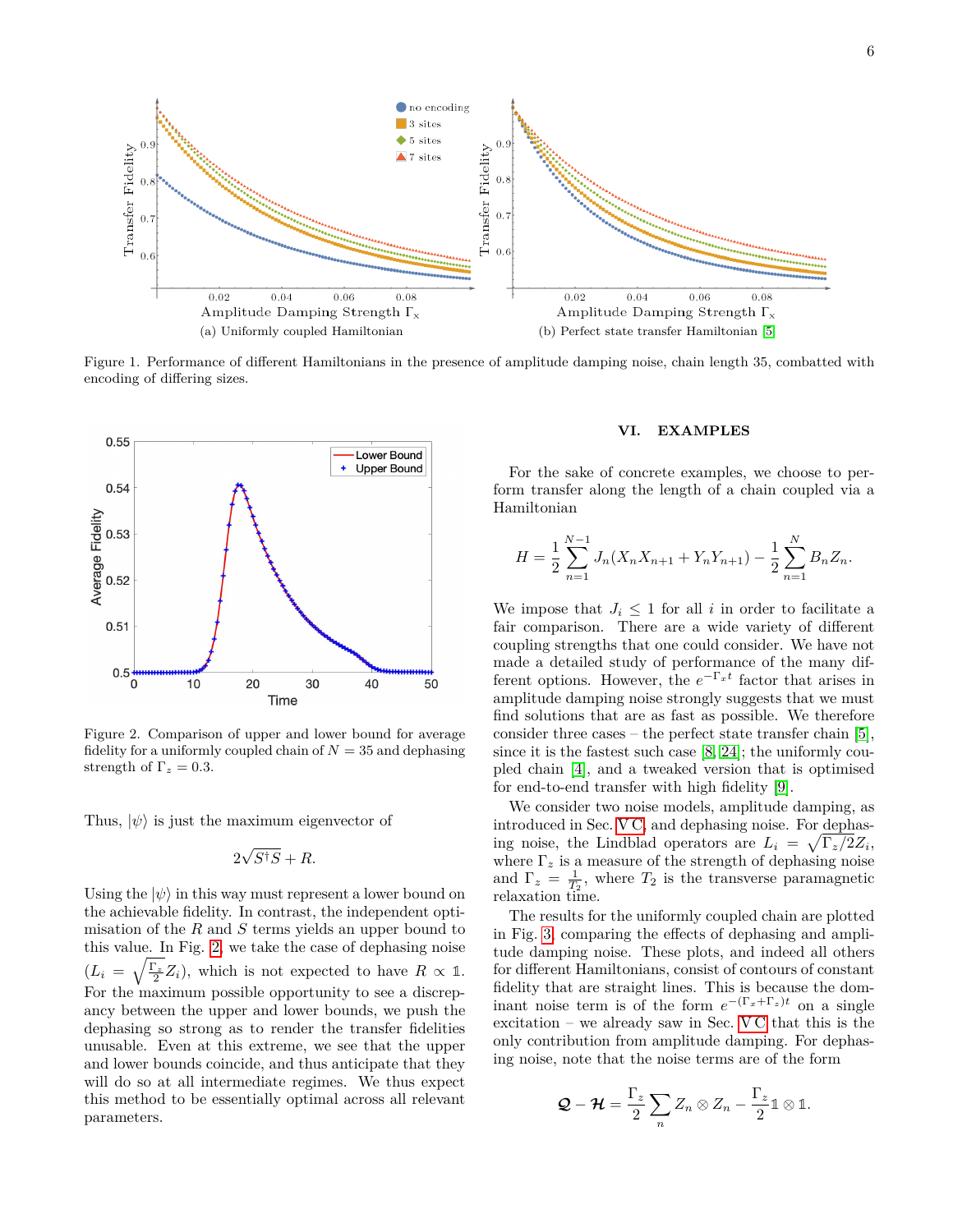

<span id="page-6-1"></span>(a) Uniform Hamiltonian with no encoding (b) Uniform Hamiltonian with 7-site encoding

Figure 3. A comparison of average fidelity achieved for the uniformly coupled Hamiltonian with varying noise parameters for

This is diagonal. Of the  $N^2$  diagonal elements in the single excitation subspace,  $N^2 - N$  of them are  $-2\Gamma_z$ , the exceptions being terms of the form  $|\mathbf{nn}\rangle$ , which are 0. Informally, then, the dominant behaviour will be similar to  $-2\Gamma_z \mathbb{1}$ , albeit with some correction due to the  $\{|\mathbf{nn}\rangle\}$ , the most relevant component of which is that the exponential decay tends towards the maximally mixed state of the subspace, instead of leaking out of the subspace (as was the case for amplitude damping). It is this to which we ascribe the reason for a given fidelity contour being realised by a marginally higher value of Γ*<sup>z</sup>* than Γ*x*.

 $N = 35$ .

Given that the dominant noise term is for the form  $e^{-(\Gamma_x+\Gamma_z)t}$ , it is clear that for a fixed transfer fidelity, we follow a contour of approximately constant  $\Gamma_x + \Gamma_z$ , which is what we observe. As such, it is not necessary to reproduce versions of Fig. [3](#page-6-1) for multiple different encoding region sizes and Hamiltonian models. Instead, it is sufficient to refer back to Fig [1,](#page-5-0) which provides the equivalent plots with  $\Gamma_z = 0$  fixed.

### <span id="page-6-0"></span>**VII. TOWARDS A MULTIPLE-EXCITATION ENCODING**

So far, we have concentrated on encoding into the single-excitation subspace. This was partially motivated by the observation in [\[12\]](#page-8-9) that the optimal encoding choice in the case of unitary evolution is in the single excitation subspace, and that this outperforms any usage of error correction. Nevertheless, it is certainly possible that using the higher excitation subspaces and error correcting codes could enhance the protection against noise – loss of excitations from the decoding region is our source of error, so if we had several excitations and could tolerate the loss of all but one, this is going to achieve a higher fidelity (although, exactly the same expectation can be applied, erroneously, to the unitary evolution case).

In fact, the formalism developed so far is readily generalised, being aware of the discrepancy indicated in [\[12\]](#page-8-9) for the case of decoding when multiple excitations are present, compared to what Haselgrove originally claimed to be optimal [\[11\]](#page-8-16).

Consider a decoding region of size  $|\Lambda_{\text{out}}| = M$  and let us encode using the excitation subspaces up to and including the  $k^{th}$ . We shall restrict to  $k < M/2$ . The purpose behind this assumption on the excitation number is that it lets us define *U* much as before:  $U |0\rangle = |0\rangle$  and

$$
U\ket{x}=\ket{N,\phi_x}
$$

for any  $x \in \{0,1\}^M$  with weight  $w_x \ge 1$  and  $w_x \le k$ , where the  $|\phi_x\rangle$  are orthonormal. Here, we have used x to describe the basis state of the *M* qubits in the decoding region. There are

$$
\sum_{n=1}^{k} \binom{M}{n}
$$

of these, and the states  $|\phi_x\rangle$  only have support on  $M-1$ qubits, so the maximum number must be  $2^{M-1}$ . Since  $\sum_{n=1}^{M} {M \choose n} = 2^{M} - 1$ , we need to pick *k* to restrict to less than half the possible total sum, i.e.  $k < M/2$ . For larger weights, we cannot achieve the orthonormal condition [\[25\]](#page-8-21), and a further approximation would be necessary. We should also note that the exact solution for amplitude damping is no longer applicable.

Repeating the previous calculations, the  $\langle 11 | \mathcal{R} | \psi \psi^* \rangle$ term becomes otherwise independent of the choice of *U*, and we recover a similar matrix to before,

<span id="page-6-2"></span>
$$
R = \sum_{x,y \in \{0,1\}^{|\Lambda_{\rm in}|}} \sum_{\substack{z \in \{0,1\}^N \\ w_z \le k \\ w_z^{out} \ge 1}} |y\rangle \langle x| \langle z, z| e^{\mathcal{Q}t} |x\mathbf{0}, y\mathbf{0}\rangle. \tag{12}
$$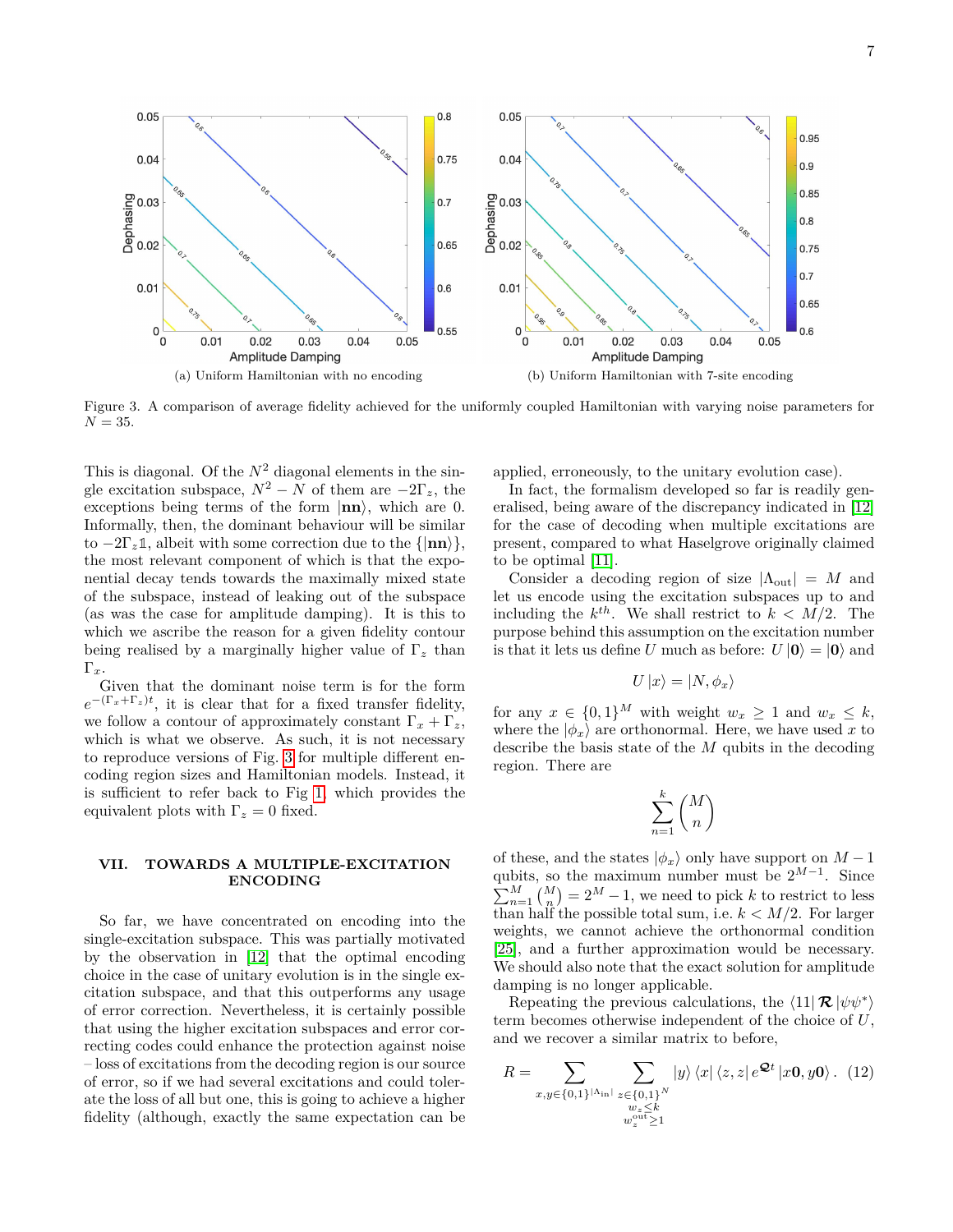Here,  $w_z^{\text{out}}$  indicates the weight of the bit string restricted only to the components in  $\Lambda_{\text{out}}$ . Similarly, optimisation of the  $\langle 10| \mathcal{R} |\psi 0 \rangle$  term requires selection of the unitary such that

$$
\langle \mathbf{0} | \phi_x \rangle = \frac{\gamma_{x0,00}^*}{\sqrt{\sum_{z \in \{0,1\}^M} |\gamma_{z0,00}|^2}}
$$

where

$$
\gamma_{x,y} = \langle x,y|e^{\mathcal{Q}t}|\psi\mathbf{0}\rangle.
$$

This leads to a matrix

$$
S = \sum_{\substack{x \in \{0,1\}^M \\ w_x \ge 1}} |x\rangle \langle x0,00| e^{\mathcal{Q}t} \sum_{\substack{z \in \{0,1\}^{|\Lambda_{\rm in}|} \\ w_z \ge 1}} |z0,00\rangle \langle z|.
$$
  
=  $(P_{\rm out} \otimes \langle 0|) e^{\mathcal{Q}t} (P_{\rm in} \otimes |0\rangle).$ 

This time  $P_{\text{in}}$  and  $P_{\text{out}}$  are projectors onto the 1 to  $k$ excitation subspaces on the input and output regions respectively, and onto all other qubits being in the  $|0\rangle$  state.

For all the cases we have been considering, *S* divides into a block-diagonal structure based on excitation number. For excitation preserving *Q*, this is triv $i\text{al} - |z_{\text{in}}0\rangle |0\rangle \rightarrow |x_{\text{out}}0\rangle |0\rangle$  only if *x* and *z* have the same weight. For amplitude damping noise, the excitation-decreasing terms are due to terms of the form  $(X + iY) \otimes (X + iY)$ . This requires that we are able to remove an excitation from both halves of  $|\psi\rangle$   $|\mathbf{0}\rangle$ , which is clearly not possible – they have no effect, and we revert to the excitation preserving case.

*R* has an identical subspace structure. To see this, consider the term

$$
\langle zz|\,e^{\mathcal{Q}t}\,|x\mathbf{0},y\mathbf{0}\rangle
$$

from Eq. [\(12\)](#page-6-2). From our previous discussion, we know that the Hamiltonian and noise will either preserve the number of excitations of *x* and *y*, or decrease them by an equal number. But since they must both end up having the same excitation number  $(w_z)$ , they must have started with the same excitation number. Note, however, that although both *S* and *R* are block diagonal, it does not necessarily mean that  $|\psi\rangle$  is always supported on just one excitation subspace – this is an effect of the square root in Eq. [\(5\)](#page-3-2).

With both *S* and *R* in place, Eq. [\(5\)](#page-3-2) still holds. Does the approximation in Eq. [\(11\)](#page-4-1) remain useful? Does encoding in higher excitation subspaces yield an improved fidelity?

In the noise-free case, so long as the maximum transfer amplitude in the single excitation subspace is at least √  $\sqrt{2} - 1$ , the optimal encoding is in the single excitation subspace. By continuity, we expect this to remain true for weak noise as well.

We have not performed extensive studies of the multiple excitation subspaces, which are computationally far



<span id="page-7-0"></span>Figure 4. Average fidelity over time for a uniformly coupled chain of  $N = 13$ . Encoding/decoding region of 5 qubits. We compare the upper bound for fidelity in the two excitation case with a lower bound and an exact solution. The exact solution case is hidden under the single excitation case. There is no advantage to using higher excitation subspaces. ( $\gamma_x$  =  $0.02, \gamma_z = 0.04$ 

more demanding. However, we have performed simple tests on more modestly sized systems, and have never found an improvement by going to higher excitation subspaces. In Fig. [4,](#page-7-0) we depict a typical case; a single noisy instance of a uniformly coupled chain. For reference, we display (blue triangles), the behaviour in the single excitation subspace. In solid black circles, we show an upper bound on the achievable fidelity based on separate optimisation of  $|\psi\rangle$  for the matrices *R* and *S*. In red squares, we show the fidelity achieved due to the approximation of Eq. [\(11\)](#page-4-1), a lower bound of what can be achieved. In higher excitation subspaces, the coincidence of these two lines is clearly not as tight as it was in the first excitation subspace. For such small cases, we can exactly find the optimal solution (grey diamonds). In all such cases we have tried, it has always been close to the lower bound that is the best achievable value.

### **VIII. CONCLUSION**

We have a presented a simple to implement scheme that can be applied to a wide range of Hamiltonians to improve fidelity in the presence of noise, by giving near-optimal encoding strategies. This is applicable to any Hamiltonian that is excitation-preserving. We have demonstrated that larger encoding and decoding regions lead to better transfer in the presence of noise although reducing the overall transfer distance. Even modest sizes of encoding region can convert scenarios that are impossible for transfer into reasonable propositions. This is most compelling in the case of the uniform chain, which suggests there is little value in considering other state transfer systems with more complex, harder to implement, coupling schemes.

We have also shown that it is of benefit to choose a